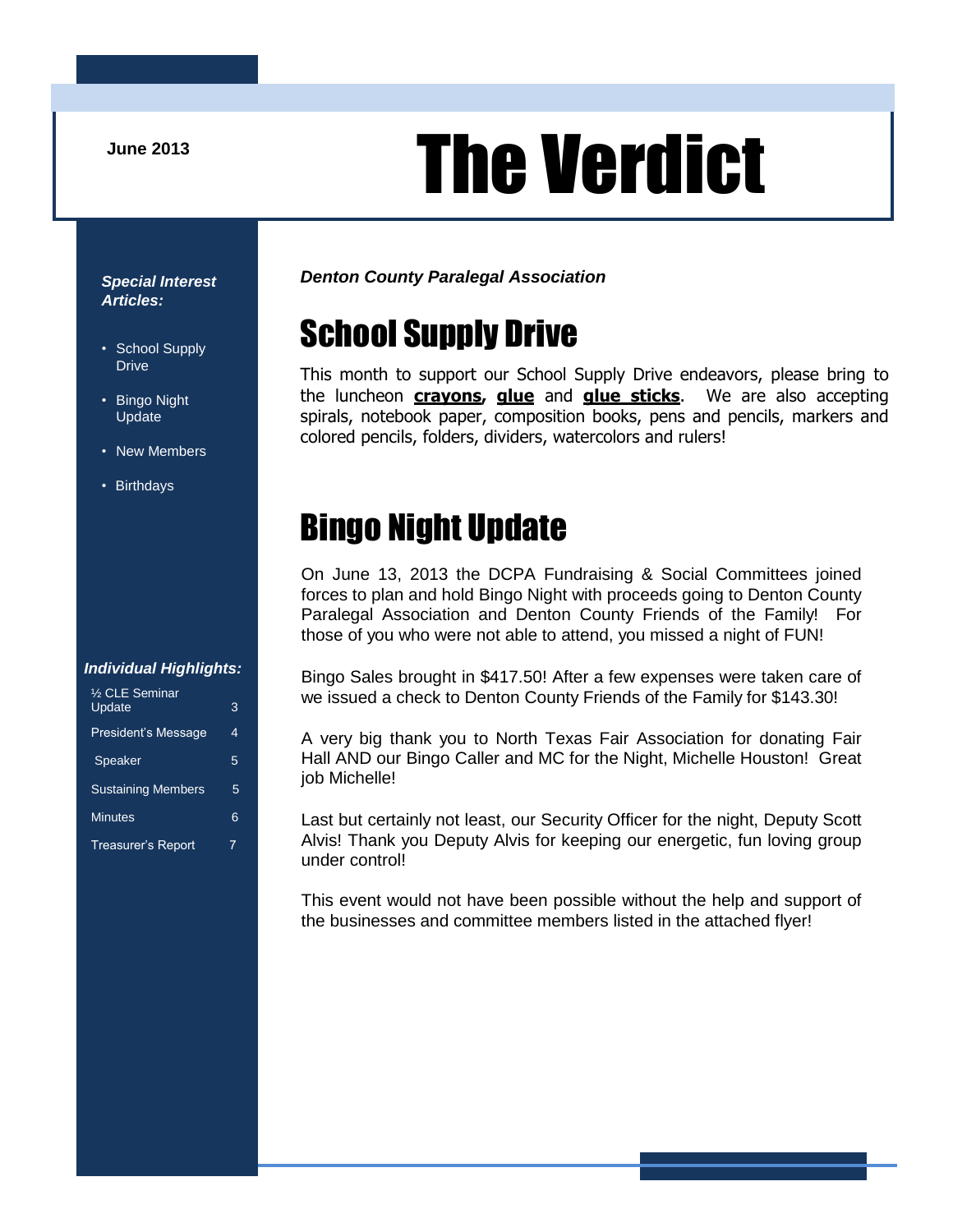### Meeting Notice

### **The Verdict Community Community Page 2 of 9**

#### **2013 Officers**

Ria Sherman, President [ria@cokerlegal.com](mailto:ria@cokerlegal.com)

Kim Guertler, President-Elect [Kim.guertler@dentoncounty.com](mailto:Kim.guertler@dentoncounty.com)

Michelle James, Secretary/Parliamentarian [mljames1960@yahoo.com](mailto:mljames1960@yahoo.com)

> Lisa Pittman, Treasurer [lpittman@hbwvlaw.com](mailto:lpittman@hbwvlaw.com)

Jennifer Stout, Historian Jennifer.stout@dentoncounty.com

#### Meeting Notice

The Denton County Paralegal Association's next Luncheon will be on Thursday, *June 27, 2013* at noon at Oakmont Country Club, 1901 Oakmont Drive, Corinth, Texas.

The all-inclusive cost of lunch is \$14.00 payable when you sign in. We cannot accept debit or credit cards, or make change, so please bring *exact* amount of cash or a check made payable to DCPA.

*RESERVATIONS ARE REQUIRED and can be made via e-mail to ria@cokerlegal.com. The Deadline for making your reservation is 5:00 P.M. on Monday, June 24, 2013.*

**Notice: We must notify Oakmont of the number attending prior to the meeting for preparation of adequate food and seating arrangements. Those that have RSVP'd will get served and seated first. We cannot guarantee that you will have seating or food if you do not RSVP. Please note we are also required to bill those individuals who make reservations and do not attend.**

### Directions to Oakmont

Oakmont Country Club is located in Corinth off I-35 East between Lewisville and Denton.

- Exit 461 Shady Grove Road/Post Oak Drive  $\bullet$
- Turn west onto Post Oak Drive  $\bullet$
- Turn right (west) onto Robinson Road at stop sign  $\bullet$
- $\bullet$ Turn left (south) onto Oakmont Drive – you will see an Oakmont sign in the median
- Turn right into Oakmont Country Club (second right)

#### AGENDA FOR JUNE MEETING

| Date:  | June 27, 2013                                     |
|--------|---------------------------------------------------|
| Place: | <b>Oakmont Country Club</b><br>1901 Oakmont Drive |
|        | Corinth, Texas 76210                              |
| Time:  | Noon                                              |
| л      | $M_{\odot}$ laanaa maanahaya amala $\ldots$       |

- 1. Welcome members and guests
- 2. Old Business
	- a. Approve May minutes
	- b. Approve May Treasurer's Report
- 3. New Business
	- a. Quarterly reports
	- b. Recap of Bingo Fundraiser
- 4. Adjournment

#### **2013 Committee Chairs**

**CLE**, Vicki Schmidt [Vicki@cmloveless.com](mailto:Vicki@cmloveless.com)

**Fundraising**, Michelle Beecher [mbeecher@dentonlaw.com](mailto:mbeecher@dentonlaw.com)

**Legal Directory**, Michele George [mgeorge@hbwvlaw.com](mailto:mgeorge@hbwvlaw.com)

> **Membership**, Gina Elliot [gottigina@yahoo.com](mailto:gottigina@yahoo.com)

> **Newsletter**, Lisa Pittman [lpittman@hbwvlaw.com](mailto:lpittman@hbwvlaw.com)

> **Social**, Christy Powell [cpowell@csplaw.net](mailto:cpowell@csplaw.net)

**TAPA**, Jennifer Stout [jennifer.stout@dentoncounty.com](mailto:sunnie@zellmerlaw.com)

**Ad Hoc Scholarship**, Georgya Rankin [georgya@cokerlaw.com](mailto:georgya@cokerlaw.com)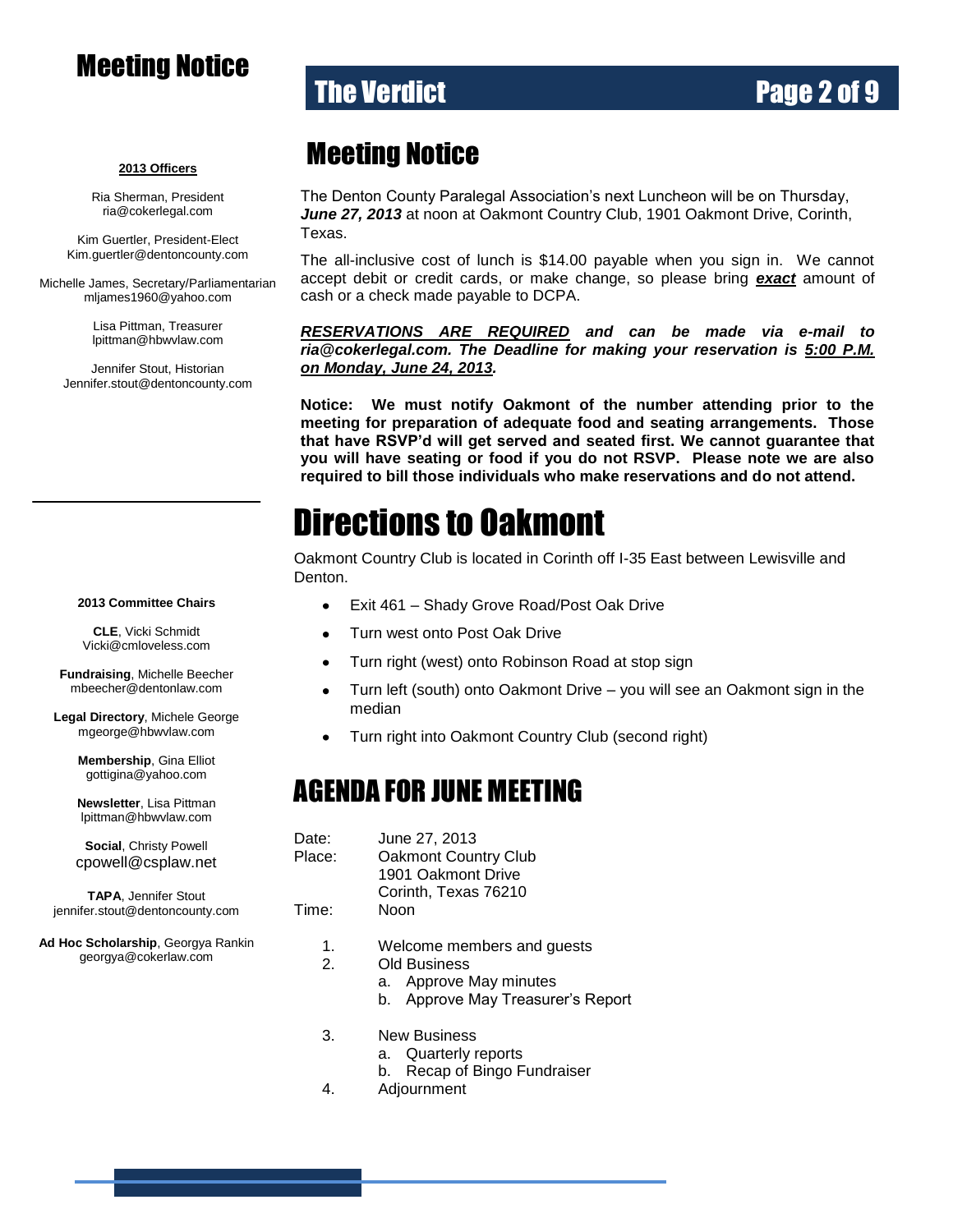### **The Verdict Electronic Electronic Page 3 of 9**

# President's Message

By: Ria Sherman

"My fellow Americans, ask not what your country can do for you, ask what you can do for your country."

John F. Kennedy

An oft quoted sentiment it's true, but that is because it is an important concept for getting the most from any group endeavor: not just for our country, but for families, companies, and organizations such as ours. We get exactly as much out of belonging to the DCPA as we put into it! I enjoy networking, (also known as visiting with my peers over a delicious Oakmont lunch), but opportunities for real job satisfaction are here for the taking!

This month is our June business meeting: a time to take stock of our accomplishments, drill down on what remains to be done this year, and look forward to, and begin to plan for, next year. I hope you will come to the meeting to hear from the committee chairs. Since there will not be any CLE offered, there will be plenty of time to connect with them and pick their brains as to next year's plans. Which committee piques your interest? Perhaps you'd like to chair or co-chair one? Or maybe throw your hat in the ring for a spot on the Executive Committee? Elections will be held in October and announced at the November business meeting. I know it seems early to be thinking about this, but, to use another oft quoted axiom: "The early bird gets the worm!"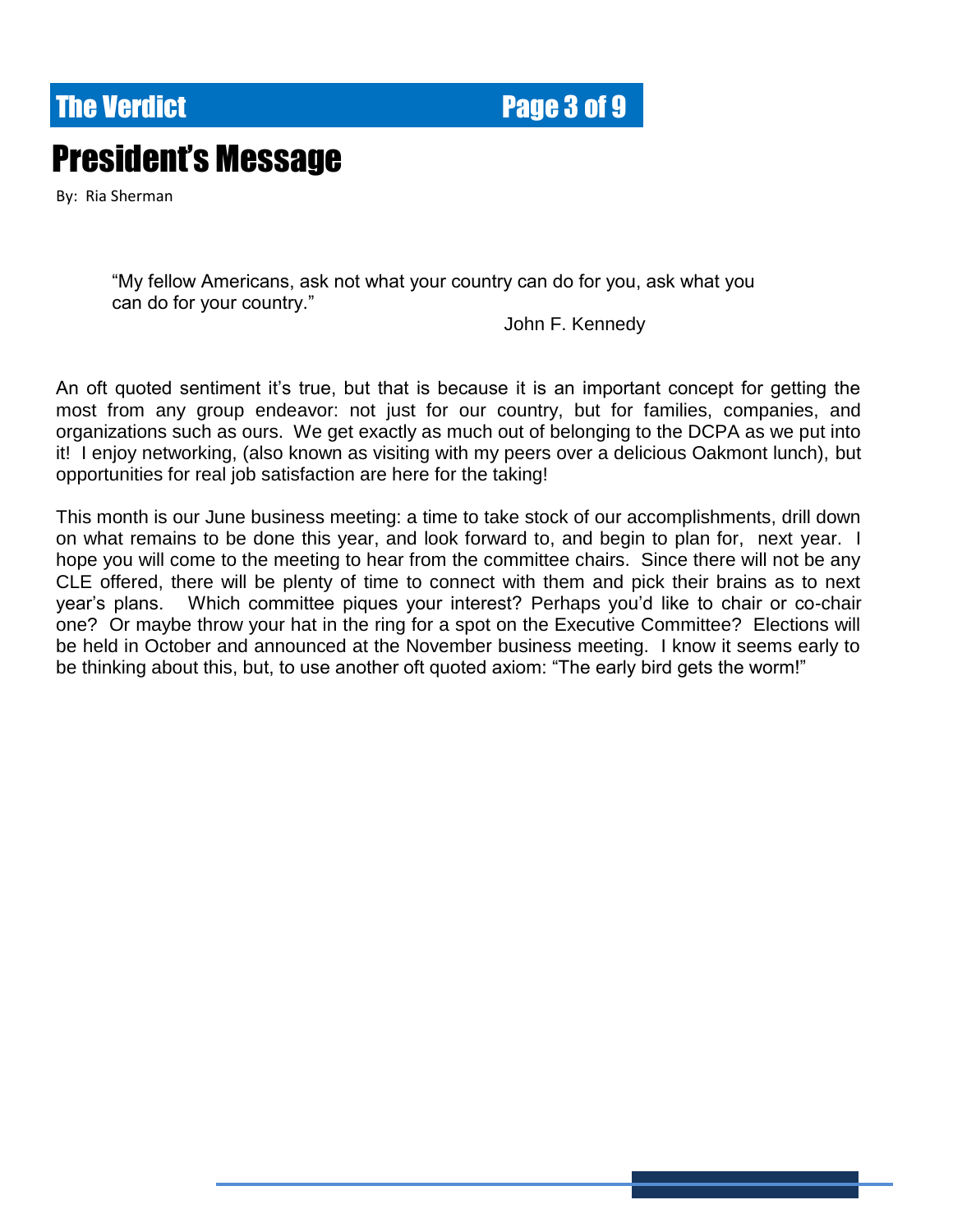

updated to include some of the The 2012 Legal Directory is available for purchase. This latest directory has been newest attorneys in Denton County. The cost of the directory is \$25.00 each. If you have an old directory, turn it in for a \$2.00 rebate on the purchase price. This is a great resource! Get yours today! For more information contact Michele George or Lisa Pittman at (940) 387-3518 or at [mgeorge@hbwvlaw.com](mailto:mgeorge@hbwvlaw.com) or [lpittman@hbwvlaw.com](mailto:lpittman@hbwvlaw.com).

# The Verdict **Page 4 of 9**

#### **Birthdays**

Our members with July birthdays are:

Lisa Jones (7/30) Shirley Shelburne-Ramos (7/17)

Hope each of you will have a **Happy Birthday!**

#### Membership News

Please encourage those paralegals and others in the legal field, whom are not currently members, to join. If you know of anyone who would like to join, please contact Gina Gotti at [gottigina@yahoo.com,](mailto:gottigina@yahoo.com) (972) 436-7584.

#### WELCOME NEW MEMBERS

**Michael McNeil,** *Student* **Patty Ochoa,** Merrill Corp., *Sustaining*

### Support Our Sustaining Members

**Please help support our Sustaining Members by calling them when you have a project that needs outside support. Remember it is through their continued support and generosity that DCPA is able to provide social events at a low cost.**

**Stewart Process Service, Inc. The Reporting Professionals Bruce G. Stewart Cheryl K. Perlich** 110 Sheraton Place 2925 Country Club Road, Suite 104 Denton, Texas 76209 Denton, Texas 76210 Phone: 940-367-4643 Phone: 940-484-6053 Fax: 940-484-0999 Fax: 940-484-6054

Email – [stewartprocess@verizon.net](mailto:stewartprocess@verizon.net) Email – [reportingpros@sbcglobal.net](mailto:reportingpros@sbcglobal.net)

#### **Benefits of Membership In The Denton County Paralegal Association Include:**

- \* Receipt of the monthly issue of *The Verdict*
- *Free Accredited CLE at monthly meetings*
- *Continuing Legal Education seminars on various topics*
- *Job Bank*
- *Motivation*
- *Networking with other paralegals in Denton County*
- Professional growth through participation
- Communication and promotion of professional conduct and responsibility
- Continued individual and professional growth as paralegals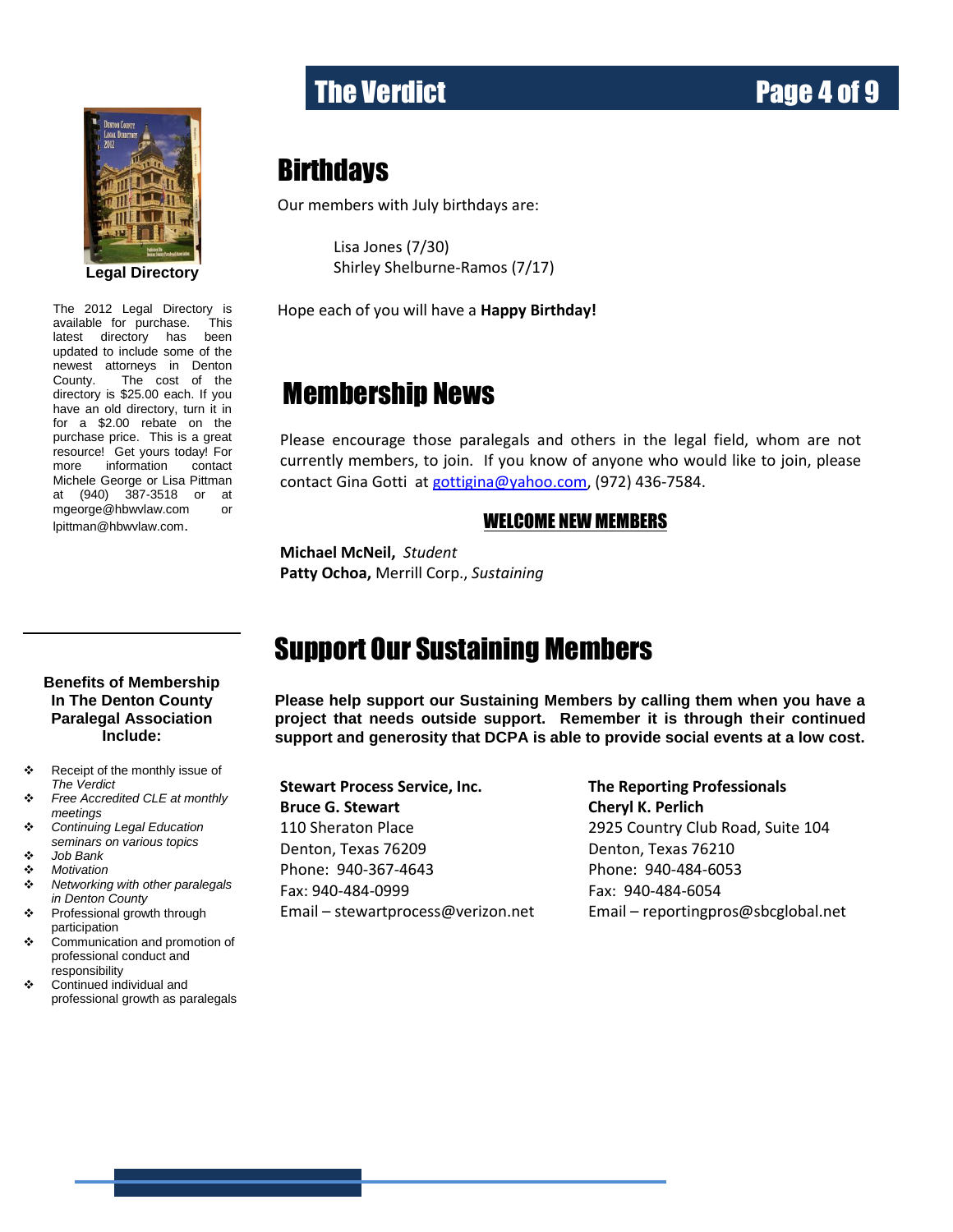### **The Verdict Electronic Electronic Page 5 of 9**

### Employment Opportunity

Legal Assistant; 29 hours/week Part-Time, Non-Exempt

Position Description: Provide legal options, resources, and advocacy to victims of relationship violence and/or sexual assault. Collaborating with attorneys to provide legal representation, maintain and organize files, draft and file pleadings, motions and orders, maintain client contact. Document actions; input information into file database and case management software Also dedicate 5h/wk to Career Resource Center.

Qualifications: Applicant must demonstrate knowledge and understanding of relationship violence and sexual assault dynamics; cultural issues; good organization and communication skills; ability to work with minimal supervision; understanding of agency goals, philosophy and services, must have legal administration skills, provide client relationships, organization, planning, attention to detail, dependability, client confidentiality, experience drafting legal documents preferred, Spanish-speaking preferred but not required

Submit resume or application to:

Denton County Friends of the Family, Inc. PO Box 640 Denton, TX 76202 FAX (940) 383-1816 Attn: Jessica Guerra Email: [Jessica@dcfof.org](mailto:Jessica@dcfof.org) *(6/13)*

Paralegal / Legal Assistant

KoonsFuller, P.C. is looking for an experienced, full-time paralegal or legal assistant for its Dallas, Denton and Southlake locations. Benefits: Paid Time Off, health, dental, vision, life

\_\_\_\_\_\_\_\_\_\_\_\_\_\_\_\_\_\_\_\_\_\_\_\_\_\_\_\_\_\_\_\_\_\_\_\_\_\_\_\_\_\_\_\_\_\_\_\_\_\_\_\_\_\_\_\_\_\_\_\_\_\_\_\_\_\_\_\_\_\_\_\_\_\_\_\_\_\_\_\_\_\_\_\_\_\_\_\_\_\_\_\_\_

Qualified candidate must have solid family law experience and must possess the following: 3+ years of recent, strong experience in family law Working knowledge of Outlook, Excel, WordPerfect and Word Excellent communication skills, both written and verbal Excellent presentation and organizational skills Ability to multi-task, prioritize workflow and deadlines, and coordinate work with others Strong analytical and problem solving skills Proficiency in e-filing is a plus, but not a must

Qualified candidate must have the ability to: Be a team player who can also work independently. Assist attorneys in all areas of law operations, including billing. Prepare memos, correspondence, pleadings, petitions and discovery with minimal supervision. Communicate effectively. Excel in a fast-paced environment and learn new tasks quickly. Show discretion and professionalism when dealing with sensitive or confidential information.

Candidates must submit their resumes, along with references and salary requirements to Tina@koonsfuller.com. Applications without a complete resume and salary requirements will not be considered. No phone calls, recruiters or agencies, please. *(6/13)*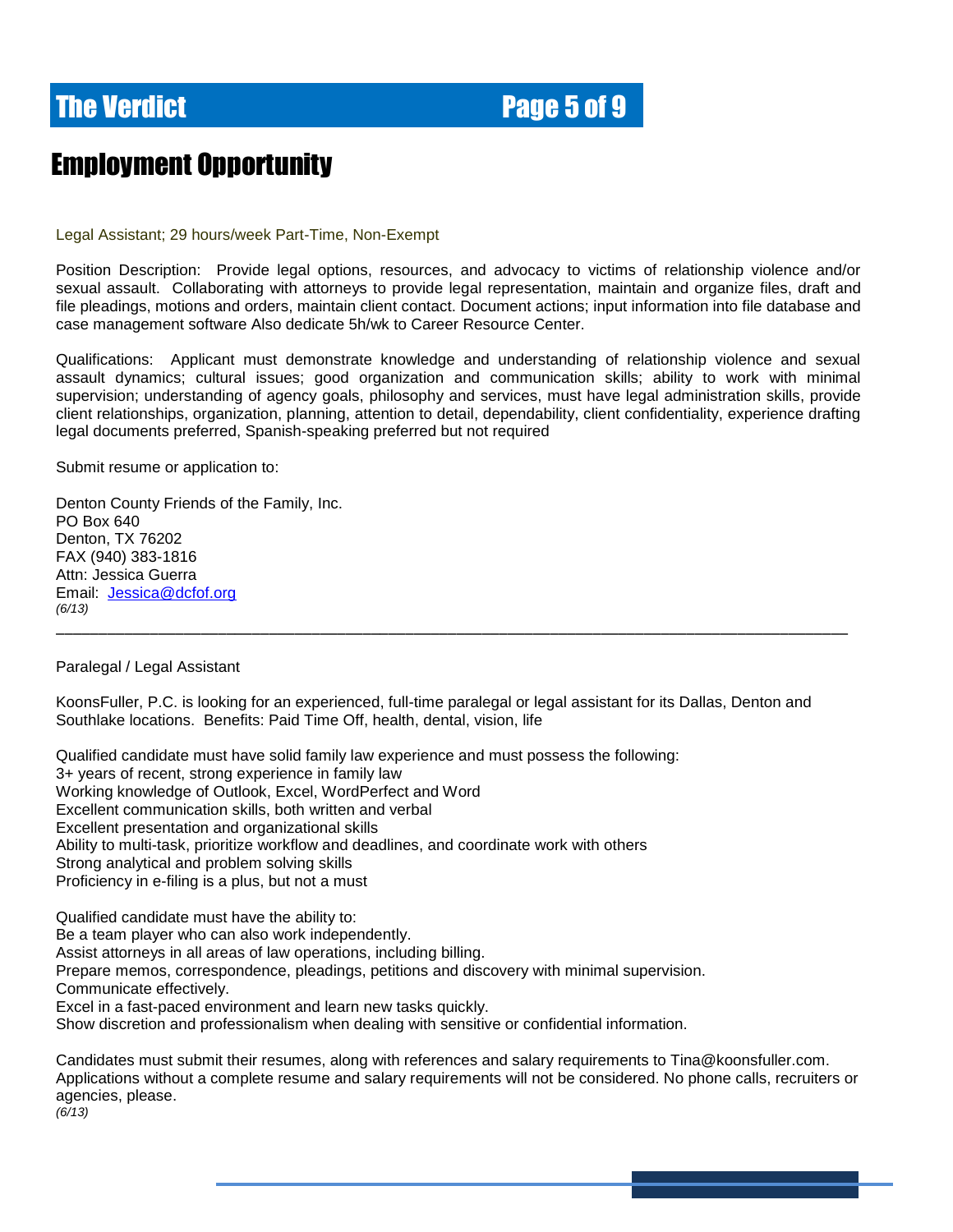### In The Know

By Wanda Woodworth

**Talking with:** Gina G. Elliott, Law Office of Phillip E. Romero

**Years' experience:** 10 years

**What made you want to become a paralegal?** When I was a legal secretary I had an opportunity when the paralegal left the company and I was able to move up by learning new skills. I worked there about 1.5 years and then moved on to another Family Law attorney.

**What was it like being a new paralegal?** It was intimidating because I was only 19 years old when I started. It took me about 1 year to move up to the Paralegal position.

**How many paralegals are at your current firm?** Just me ;) I've been there 3 years.

**What kind of law is practiced at your current firm?** Criminal and Family Law, and some Estate Planning.

**What is your advice to new paralegals?** Be patient. Have a thick skin (you never know what type of attorney you'll be working with - stress has a way of making some people abrasive). Stick with it can turn into lots of opportunity for growth. Don't eat lunch at your desk. LEAVE WORK AT WORK! Don't drag files, emotions or mental stress home with you. Most important get a hobby that has nothing to do with the legal field.

**Advice for Paralegals seeking their first job:** Dress accordingly. Google how to dress professionally if you need to, but know that appearance is everything. Spell check your resume as the job entails using good spelling and grammar when preparing pleadings and you want to demonstrate you are capable.

**To which paralegal organizations do you belong?** Denton County Paralegal Association

**How do you relax after a tough day at work?** I like socializing with others in our field. The legal profession is so complex that only other Paralegals understand the work issues and can relate to the happenings and pitfalls. My hobby is boxing - I can burn off a lot of steam. When my coach wants to get me going he'll ask whose face I am picturing on the bag.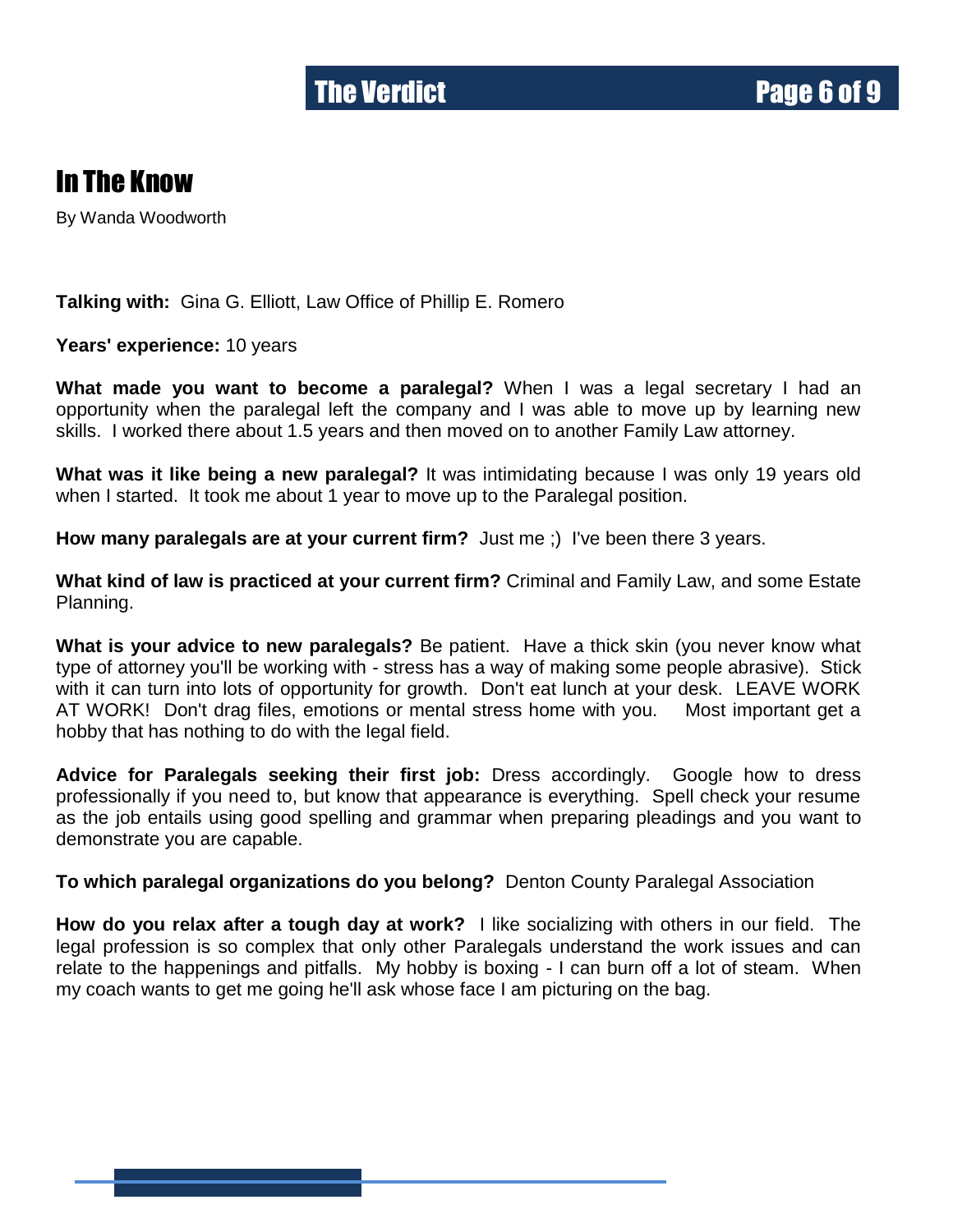#### **The Verdict Electronic Electronic Page 7 of 9**

### Helpful Tip of the Month

How to organize your office

- 1. Get rid of pens and pencils you don't need.
- 2. Have a place for pocket stuff. Your keys, phone, PDA, wallet, bluetooth ear piece, etc. should have a home.
- 3. Proximity based on frequency of use. This is the key organization tip for any type of organizing.
- 4. Move electronics out of sight. Your cable modem, wireless router, firewall, battery backup, etc. shouldn't be on your desk.
- 5. Easy to access files. Without moving your chair or getting up, you should be able to grab an unused manila folder, label it and put it in your file cabinet. Easy filing is one of the most important organization tips.
- 6. Scanning documents into PDFs and keep them on computer. Use OCR so documents are searchable. Keeping papers off your desk is an important part of desk organization.
- 7. Cleaning supplies. Keeping an organized desk clean helps you maintain the organization. If you clean your desk with Windex and a paper towel, make sure you have some nearby.
- 8. Scratch notepad. During the course of the day, you will have telephone numbers, names, addresses, order confirmations, flight numbers, etc. The Franklin Planner method is to keep all of this info in the diary page of the planner.
- 9. Organize those wires. Some pieces of Velcro wrapped around wires can go a long ways toward cleaning things up. Sometimes wireless is an option.
- 10. If you don't have enough drawers. Use dresser for storage, bookshelves with a bunch of boxes with lids for more drawer like storage, two drawer file cabinet slides under desk.
- 11. Lighting. Enough light on your desk. Bright work area is easier to keep clean than a dark one.
- 12. Organize as you go. If it gets disorganized in the middle of a big project, take small steps. Clear a 1 foot by 1 foot area before you leave for the day.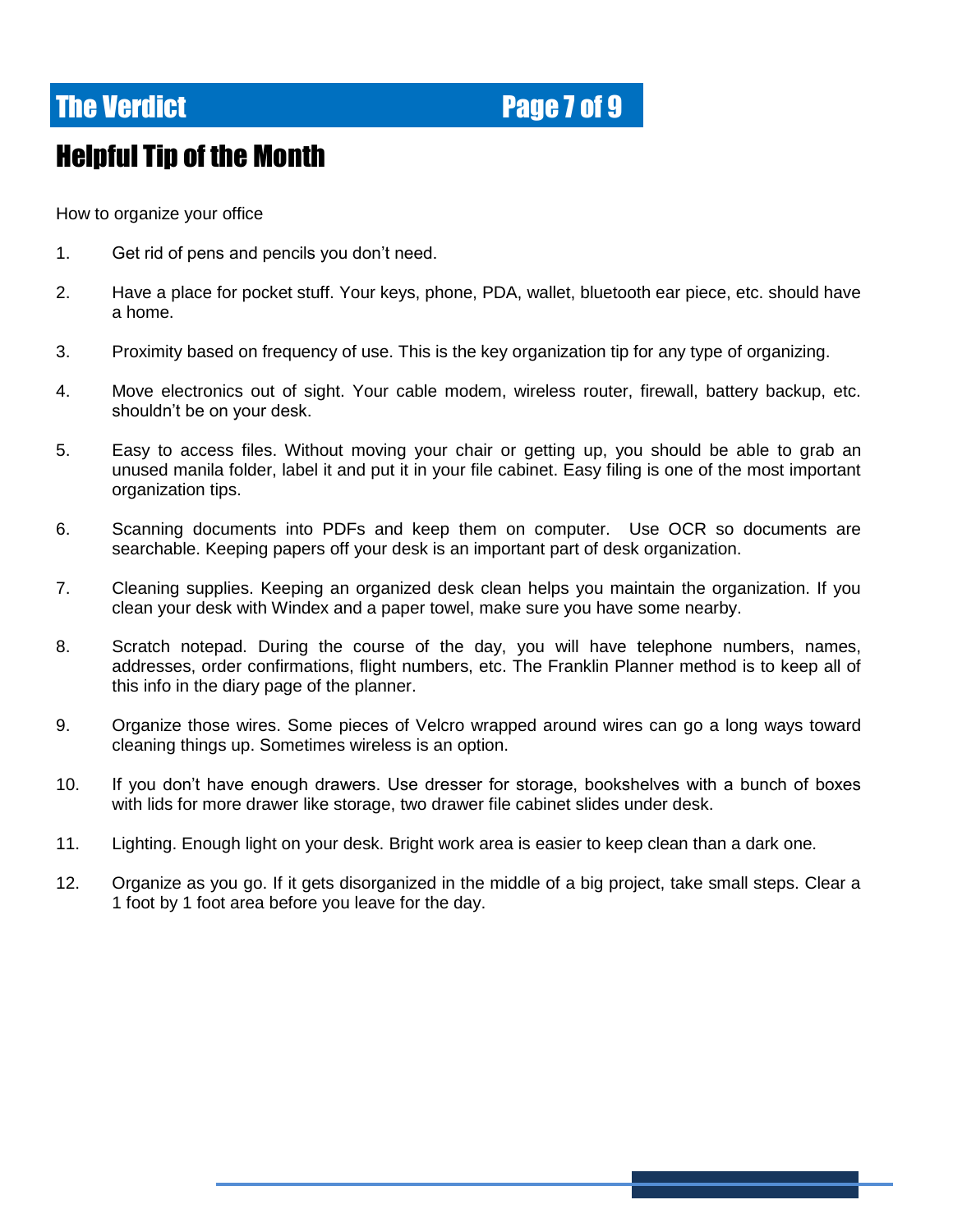#### May Minutes

1. President, Ria Sherman, called the meeting of May 23, 2013, to order at 12:12 p.m. at the Oakmont Country Club. There were 21 attendees (20 members and one speaker), all of whom were welcomed by President Sherman.

#### OLD BUSINESS:

- 2. President Sherman asked for a vote for the March 28, 2013, meeting minutes. A motion for approval was presented by Lisa Bowles, seconded by Beth Honeycutt, and the motion carried by unanimous vote.
- 3. President Sherman asked for a vote of approval for the March 28, 2013, Treasurer's report. A motion for approval was presented by March 28, seconded by Heather Collard, and the motion carried by unanimous vote.
- 4. President Sherman asked for an update on the April 25, 2013, half day seminar that was done in conjunction with the State Bar of Texas Paralegal Division. CLE chair, Vicki Schmidt, provided a brief overview of the seminar and its success.

#### NEW BUSINESS:

- 5. President Sherman asked for an update from Christy Powell (Chair of the DCPA Social Committee) on the upcoming Bingo Night co-sponsored with the Fundraising Committee (Michelle Beecher, Chair). Christy Powell provided the details of Bingo Night that is scheduled from 6-8 pm on June 13, 2013, at the NT Fairgrounds (Fair Hall) and provided further information on the vendors and announced that there would be food and non-alcoholic drinks provided, and that the event is BYOB.
- 6. Michelle James (CLE Committee member) introduced the speaker, Damon Wykrent, who gave a power point presentation on "*Ins and Outs of TRS and the Basics of the QDRO Process*."
- 7. There being no further business, President Sherman adjourned the meeting at 12:50 p. m.